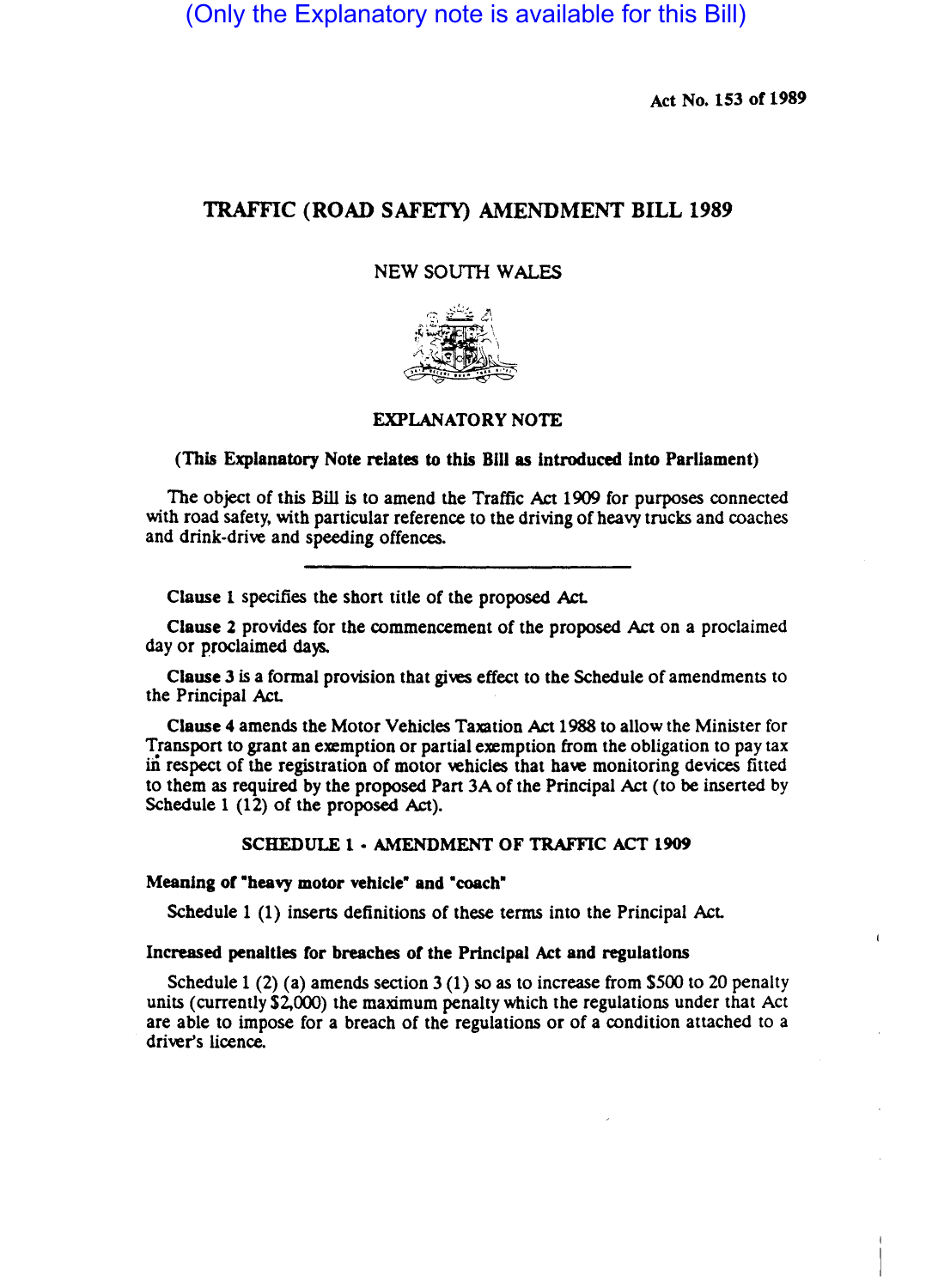Schedule 1 (7) raises the general penalty ceiling applicable to offences under the Principal Act from \$500 to 20 penalty units.

### Grossly excessive speeding

Schedule 1 (3) amends section 4A so as to increase the penalty for speeding in cases where the speed travelled exceeds the speed limit by more than 45 km/hr. The maximum penalty on conviction will be 20 penalty units (currently \$2,000).

In addition, a conviction for this speeding offence is to carry a mandatory minimum disqualification from driving for a period of 3 months.

The amendments made by Schedule 1 (13) are also, in part, directed at speeding drivers. Section 11 AB of the Principal Act is amended so as to make explicit the power of the Roads and Traffic Authority (RTA) to cancel or suspend a licence when an infringement notice for a speeding offence prescribed by the regulations is paid or is dealt with by enforcement order under the Justices Act 1902 (The Authority has this power only if the offender does not elect to have the matter dealt with by a court)

### Special category drivers

At present, the drink-drive provisions of the Principal Act prescribe a legal limit of 0.02 grammes of alcohol in 100 millilitres of blood for certain drivers, namely learner drivers and the holders of provisional licences who have not held a full licence for more than a year.

The amendments made by Schedule 1 (4) (b), (c) and (1) apply the same limit to an expanded category of drivers. Those newly affected are:

- persons whose licences are cancelled or suspended;
- persons disqualified from bolding or obtaining a driver's licence;
- persons whose applications for licences have been refused;
- persons who bave never beld a licence;
- interstate or overseas drivers whose authority to drive in New South Wales has been cancelled or suspended.

### Persons accompanying learners

At present, section 4E (lL) of the Principal Act provides that a licensed person occupying the seat next to a learner driver is guilty of an offence (maximum penalty  $$1,000$  if the person exceeds the 0.05 legal limit.

Schedule 1 (4) (d), (e) and (f) amend section  $4E$  so that the person accompanying a learner driver will be liable to the same scale of penalties as a driver if the person has a blood alcohol content of 0.05 grammes of alcohol in 100 millilitres of blood or more.

The amendments made by Schedule 1 (4)  $(g) - (k)$  and  $(m) - (q)$ , and by Schedule 1 (5) and (8), are consequential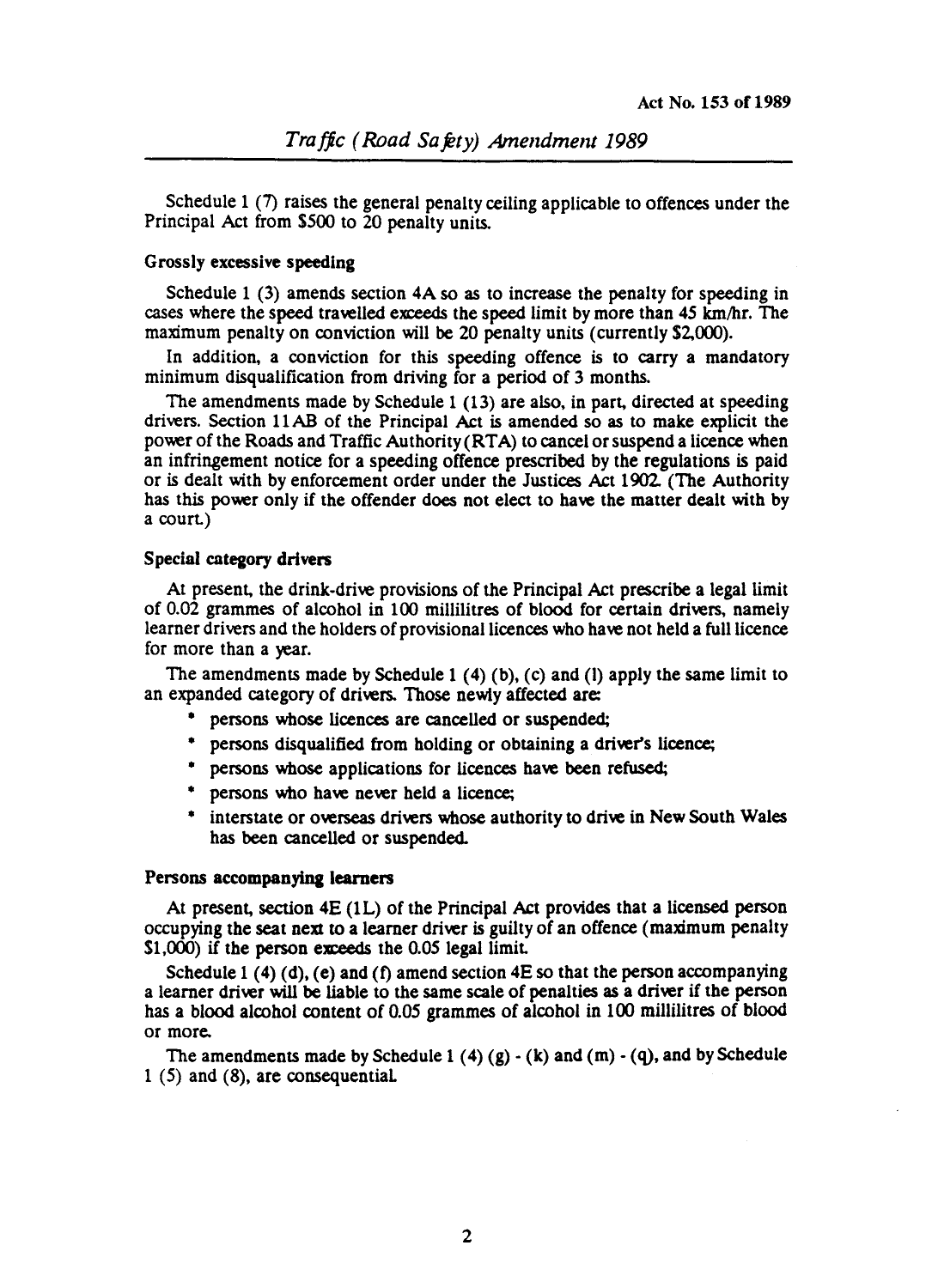### Effect of disqualification from driving

Schedule 1 (9) amends section 10AA of the Principal Act to make it clear that, during a period when a person is disqualified from driving, the person cannot obtain any further licence.

#### Suspension of licences by police

Schedule 1 (11) inserts new sections 10C, 10D and 10E into the Principal Act. Proposed section lOC will enable members of the Police Force to suspend the licences of persons charged with certain offences. The offences are:

- driving with the high range prescribed concentration of alcohol (PCA) (i.e. *O.lS* or more);
- refusing a breath analysis;
- accompanying a learner while being in the high range PCA;
- refusing to provide a blood sample at a hospital following an accident

The licence remains suspended until the charge is dealt with (unless the driver appeals successfully against the suspension).

Proposed section 10D applies the principles of proposed section 10C to the driving privileges, in New South Wales, of interstate or overseas drivers.

Proposed section 10E allows the affected licensee or visitor to appeal to a Local Court against the suspension.

# Monitoring of certain coaches and heavy vehicles, vehicles carrying dangerous goods etc.

Schedule  $1$  (12) inserts a new Part 3A into the Principal Act, the provisions of which may be explained as follows:

Proposed section 10F defines "monitoring device", "owner", "prescribed officer", "vehicle movement record" and other expressions for the purposes of the new Part. A monitoring device is a device which automatically produces particulars of time, speed and distance for inclusion in a vehicle movement record for a vehicle. (A tachograph is perhaps the best-known kind of monitoring device.) A vehicle movement record is a record of each length of time for which a vehicle is driven and the speeds at which, and distances for which, it is driven, together with other particulars relating to the vehicle and the journey being made in it.

Proposed section 10G provides that the new Part will apply to coaches and heavy motor vehicles of a kind prescribed by the regulations and also to vehicles carrying dangerous goods. The new Part will apply to vehicles and drivers from other States and from Territories as well as those from New South Wales.

Proposed section 10H requires monitoring devices in working order to be correctly fitted to vehicles to which the new Part applies. Failure to observe this requirement is an offence by the vehicle owner (maximum penalty 50 penalty units (currently *SS,OOO».* 

Proposed section 10I requires the owner of the vehicle to preserve vehicle movement records. The records must be kept for at least 12 months.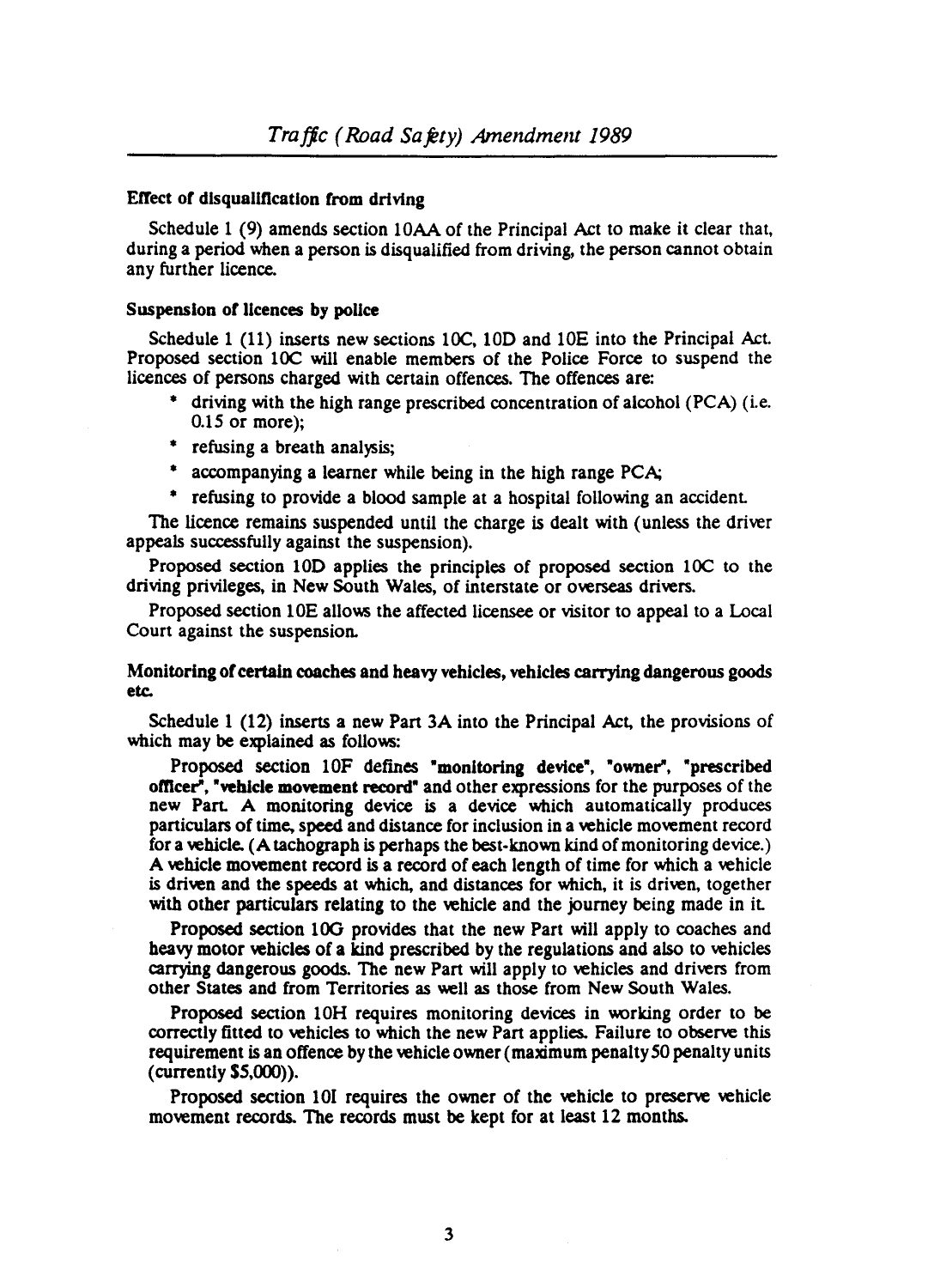Proposed section 10J requires a vehicle movement record to be carried by the driver. The record has to show times, speeds, distances and other paniculars of driving in New South Wales or elsewhere during the preceding 14 days.

Proposed section 10K enables roadside inspection of monitoring devices by police, and of journey records and log book records by authorised officers of the RTA and authorised inspectors under the Dangerous Goods Act 1975. Drivers of the relevant vehicles may be stopped at random for the purpose of these inspections.

Proposed section 10L allows police to seize a monitoring device (and any recordings contained in it) follOwing a fatal accident involving a truck, bus or other vehicle required to be fitted with one, or if the mechanism appears to have been tampered with, or if the driver has committed a major traffic offence. In addition, police and RTA officers are authorised to seize records relating to the driving of the vehicle if the records appear to have been fraudulently compiled or to relate to another vehicle or to belong to another driver.

Proposed section 10M requires the owners of vehicles to produce vehicle movement records to the RTA on demand. Failure to do so is an offence (maximum penalty SO penalty units).

Proposed section ION prohibits tampering with a monitoring device or vehicle movement record (maximum penalty SO penalty units in each case). The section malkes explicit the power of the RTA to cancel the driver's licence of a person who commits either of these offences.

Proposed section 100 enables persons or vehicles to be exempted by the RTA from the operation of any of the provisions of the proposed Part.

Proposed section lOP provides that a vehicle movement record is not admissible in any criminal proceedings except proceedings for an offence concerning tampering with a monitoring device or vehicle movement record or for a major offence (as defined in the Principal Act).

The amendments made by Schedule 1  $(2)$   $(b)$   $\cdot$   $(d)$  are consequential.

### Downgrading or licences

Section 1 *(IS)* inserts a new section llAE so as to enable the Authority, when cancelling a licence for an offence involving excessive speeding or because of a bad driving record, to issue tbe licensee witb a licence of a different class. Under the proposed section the Authority will be able in effect to "downgrade" the licence of an offender who holds a licence to drive heavy motor lorries and coaches by cancelling it and issuing the offender with a licence to drive only lighter vehicles.

The amendment made by Schedule 1 (16) is consequential

#### Effect of suspension of licences

Schedule 1 (14) repeals and substitutes section 11AC of the Principal Act. The proposed section consolidates existing provisions of the Act concerning the effect of licence suspension, replacing existing sections lOB (4) (repealed by Schedule 1 (10» and llAB (3) (repealed by Schedule 1 (13».